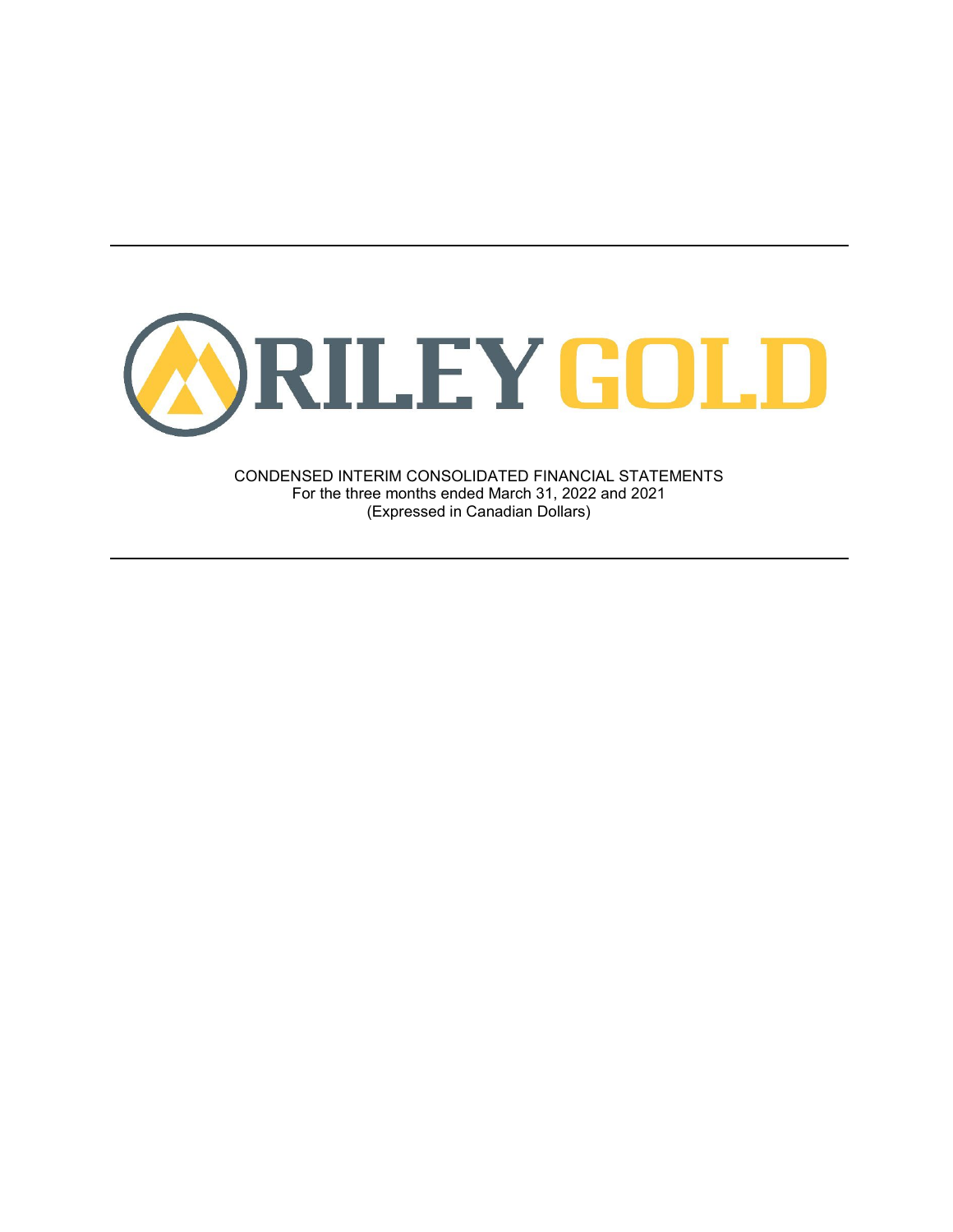#### **Notice of No Auditor Review of Condensed Interim Consolidated Financial Statements**

The accompanying unaudited condensed interim consolidated financial statements of the Company have been prepared by and are the responsibility of the Company's management.

The Company's independent auditor has not performed a review of these financial statements in accordance with standards established by the Chartered Professional Accountants of Canada for a review of interim financial statements by an entity's auditor.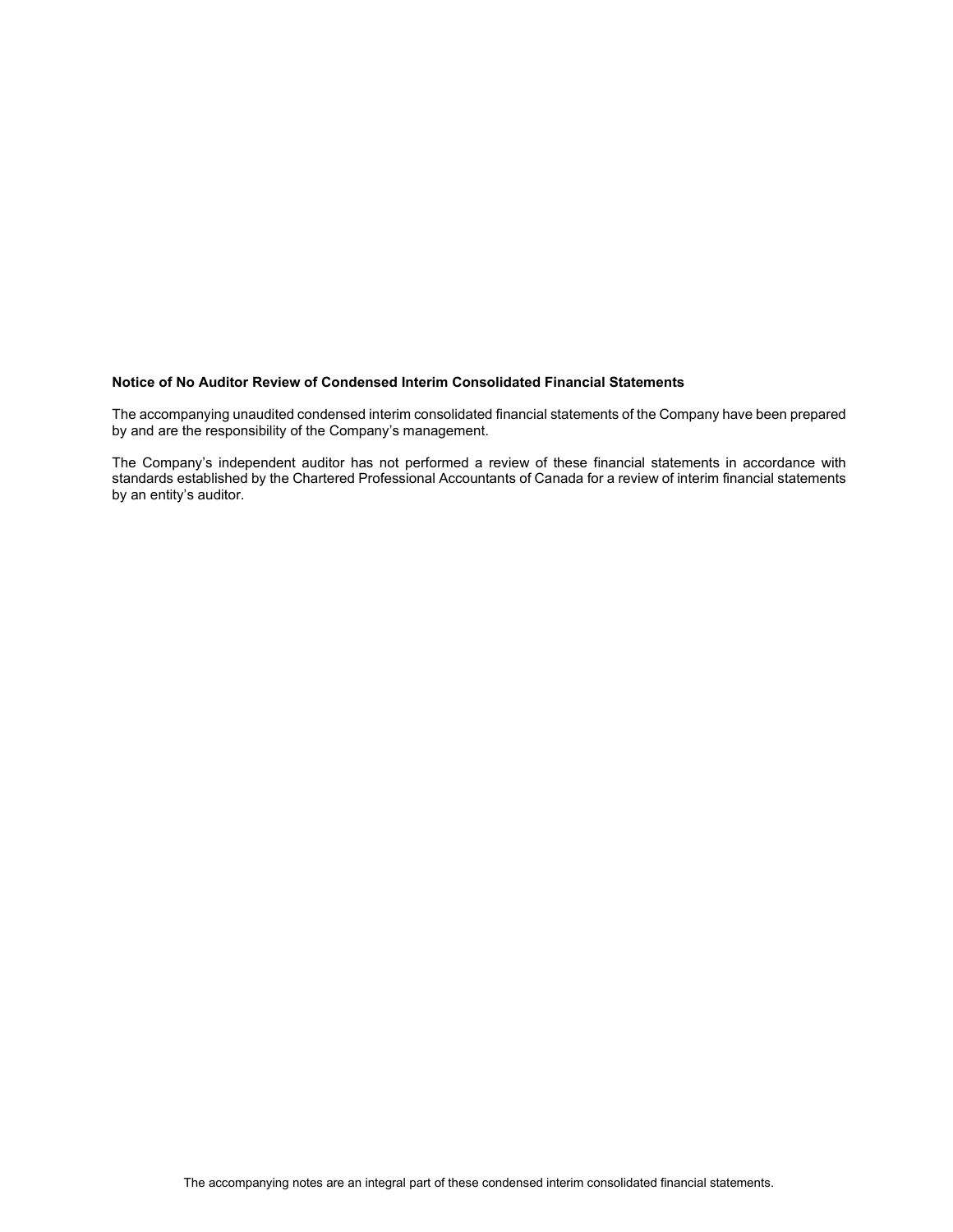CONDENSED INTERIM CONSOLIDATED STATEMENTS OF FINANCIAL POSITION (Unaudited - Expressed in Canadian Dollars)

|                                                                                                        | March 31,<br>2022                               | December 31,<br>2021                          |
|--------------------------------------------------------------------------------------------------------|-------------------------------------------------|-----------------------------------------------|
| <b>ASSETS</b>                                                                                          |                                                 |                                               |
| <b>Current Assets</b><br>\$<br>Cash<br>Prepaid expenses<br>Receivables                                 | 698,312<br>92,093<br>42,557                     | \$<br>1,027,995<br>143,347<br>46,655          |
| <b>Total current assets</b>                                                                            | 832,962                                         | 1,217,997                                     |
| <b>Non-current assets</b><br>Deposits and bonds (Note 5)<br>Exploration and evaluation assets (Note 3) | 41,086<br>3,618,243                             | 41,684<br>3,467,080                           |
| <b>Total non-current assets</b>                                                                        | 3,659,329                                       | 3,508,764                                     |
| \$<br><b>Total assets</b>                                                                              | 4,492,291                                       | \$<br>4,726,761                               |
| <b>LIABILITIES</b>                                                                                     |                                                 |                                               |
| <b>Current Liabilities</b><br>\$<br>Accounts payable and accrued liabilities (Note 8)                  | 226,837 \$                                      | 198,760                                       |
| <b>SHAREHOLDERS' EQUITY</b>                                                                            |                                                 |                                               |
| Share capital (Note 4)<br>Contributed surplus<br>Currency translation adjustment<br>Deficit            | 5,997,039<br>402,663<br>(42,093)<br>(2,092,155) | 5,997,039<br>377,979<br>10,403<br>(1,857,420) |
|                                                                                                        | 4,265,454                                       | 4,528,001                                     |
| \$                                                                                                     | 4,492,291                                       | \$<br>4,726,761                               |

NATURE OF OPERATIONS AND GOING CONCERN (Note 1) EVENT AFTER THE REPORTING PERIOD (Note 11)

These condensed interim consolidated financial statements were approved for issue by the Audit Committee of the Board of Directors on May 27, 2022 and are signed on its behalf by:

**Approved by "***Todd Hilditch"* **, Director "***Cyndi Laval"* **, Director**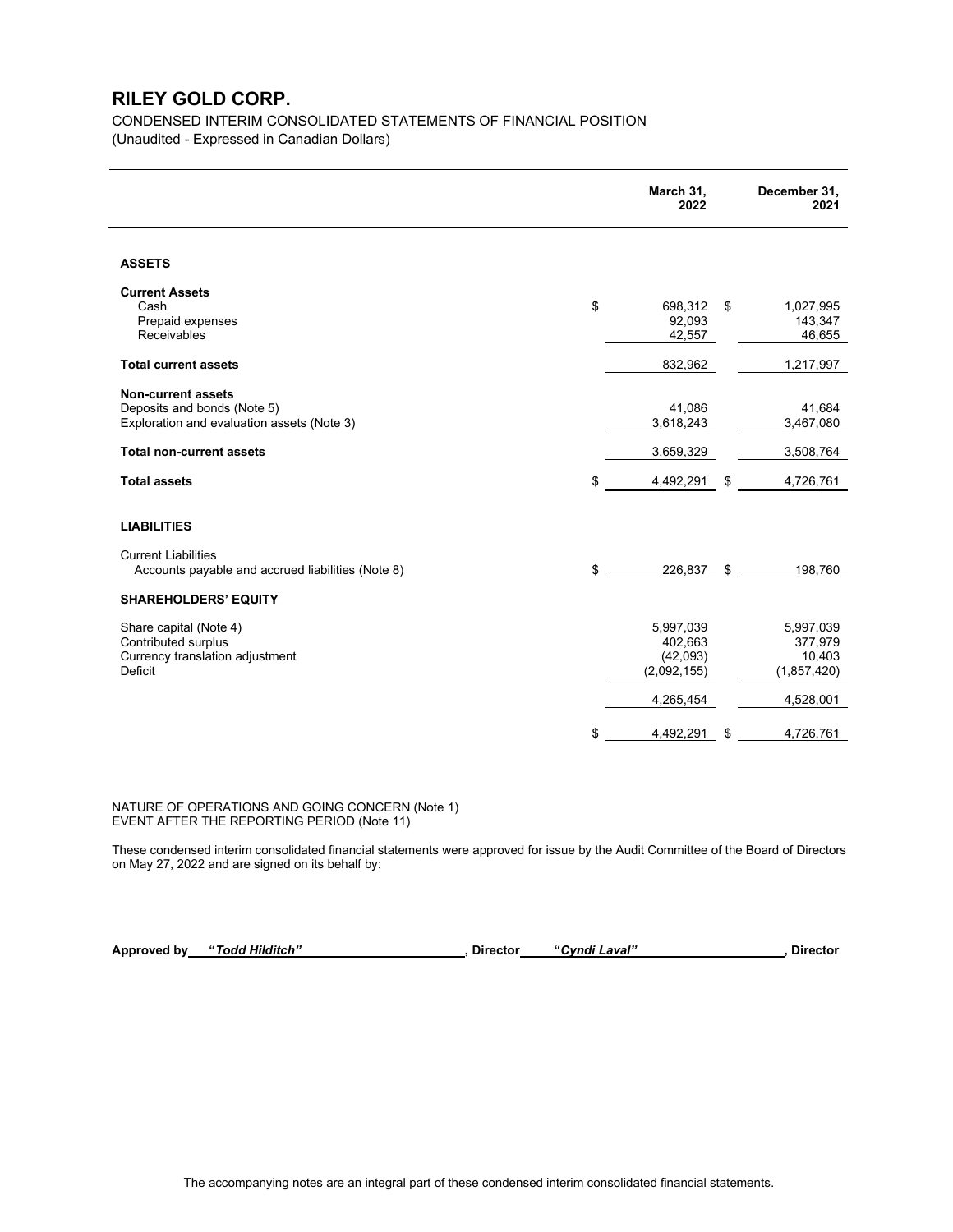CONDENSED INTERIM CONSOLIDATED STATEMENTS OF LOSS AND COMPREHENSIVE LOSS (Unaudited - Expressed in Canadian Dollars)

|                                            | Three months ended<br>March 31, 2022 | Three months ended<br>March 31, 2021 |
|--------------------------------------------|--------------------------------------|--------------------------------------|
| <b>EXPENSES</b>                            |                                      |                                      |
| Consulting fees (Note 8)                   | \$<br>108,120                        | \$<br>108,120                        |
| Insurance expense                          | 9.021                                | 3,613                                |
| Investor relations                         | 45,000                               |                                      |
| Interest and bank charges                  | 935                                  | 661                                  |
| Office supplies and rent (Note 8)          | 12,135                               | 9,893                                |
| Professional fees (Note 8)                 |                                      | 310                                  |
| Shareholder reporting                      | 24,114                               | 58,101                               |
| Share-based payments (Note 8)              | 24.684                               | 60,984                               |
| Transfer agent and filing fees<br>Travel   | 8,982<br>824                         | 32,624                               |
|                                            |                                      |                                      |
| <b>NET LOSS BEFORE OTHER ITEMS</b>         | (233, 815)                           | (274, 306)                           |
| Foreign exchange loss                      | (1, 184)                             | (678)                                |
| Interest income                            | 264                                  | 487                                  |
|                                            |                                      |                                      |
| <b>NET LOSS FOR THE PERIOD</b>             | (234, 735)                           | (274, 497)                           |
| <b>OTHER COMPREHENSIVE LOSS</b>            |                                      |                                      |
| Currency translation adjustment            | (52, 496)                            | (6, 224)                             |
| <b>COMPREHENSIVE LOSS FOR THE PERIOD</b>   |                                      |                                      |
|                                            | (287,231)                            | (280,721)                            |
| <b>LOSS PER SHARE, BASIC AND DILUTED</b>   | \$<br>(0.01)                         | (0.01)                               |
| <b>WEIGHTED AVERAGE SHARES OUTSTANDING</b> | 32,182,880                           | 25,682,880                           |
|                                            |                                      |                                      |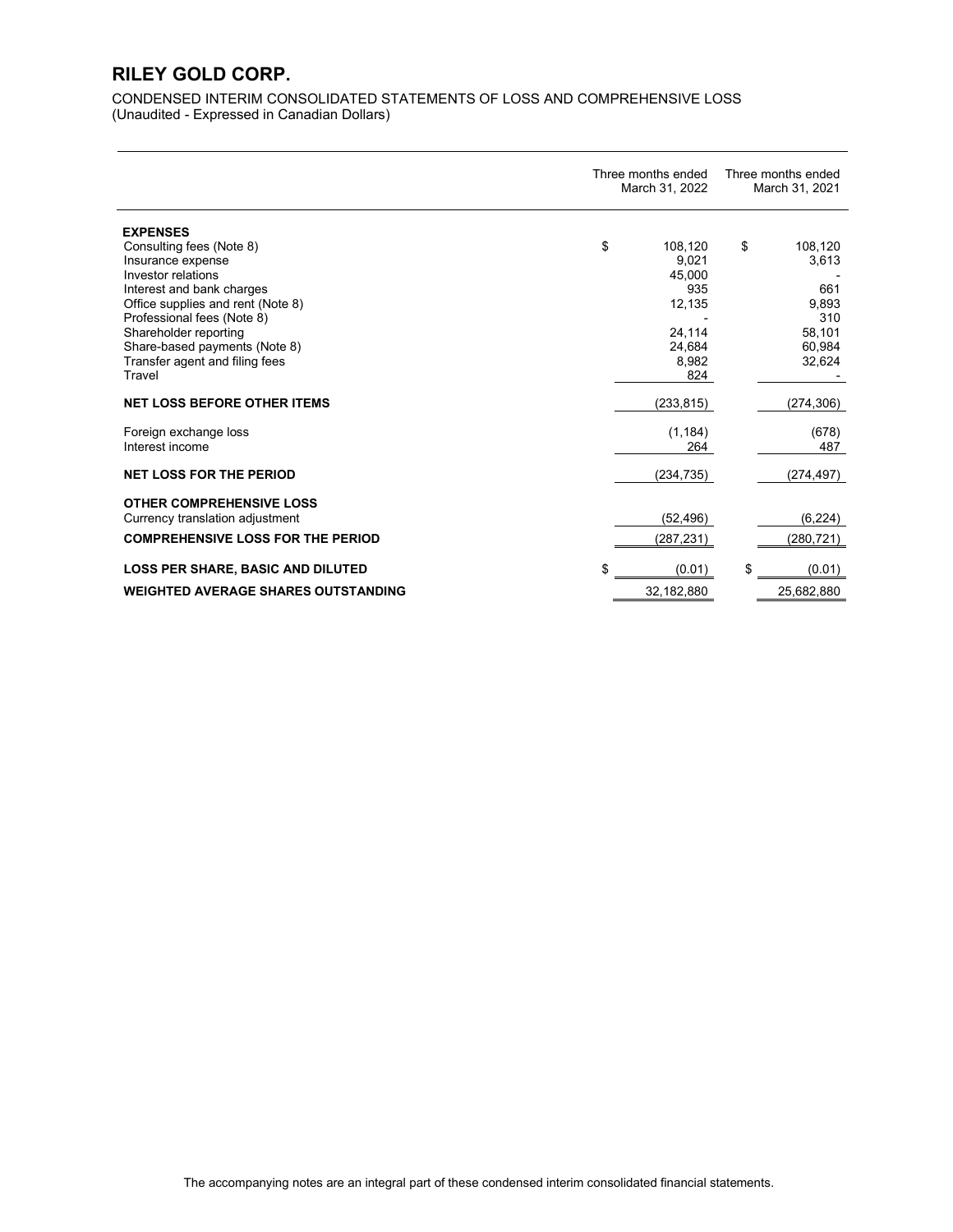### CONDENSED INTERIM CONSOLIDATED STATEMENTS OF CHANGES IN EQUITY (Unaudited - Expressed in Canadian Dollars)

|                                                                                                | Number of<br><b>Common Shares</b> |     | Share<br>Capital         |    | Contributed<br>Surplus                                         |    | Currency<br>Translation<br>Adjustment                  |     | Deficit     |     | <b>Total Equity</b>               |
|------------------------------------------------------------------------------------------------|-----------------------------------|-----|--------------------------|----|----------------------------------------------------------------|----|--------------------------------------------------------|-----|-------------|-----|-----------------------------------|
| Balance, December 31, 2020                                                                     | 25,682,880                        | \$  | 3,496,048                | \$ | 217,862                                                        | \$ | (12, 429)                                              | \$  | (781, 888)  | \$  | 2,919,593                         |
| Share-based payments<br>Net loss for the three months ended<br>Currency translation adjustment | $\overline{\phantom{0}}$          |     | $\overline{\phantom{0}}$ |    | 60,984<br>$\overline{\phantom{0}}$<br>-                        |    | $\overline{\phantom{a}}$<br>$\blacksquare$<br>(6, 224) |     | (274, 497)  |     | 60,984<br>(274, 497)<br>(6, 224)  |
|                                                                                                |                                   |     |                          |    |                                                                |    |                                                        |     |             |     |                                   |
| Balance, March 31, 2021                                                                        | 25,682,880                        | -S  | 3,496,048                | S. | 278,846                                                        | £. | (18, 653)                                              | \$  | (1,056,385) | \$. | 2,699,856                         |
| Balance, December 31, 2021                                                                     | 32,182,880                        | \$  | 5,997,039                | \$ | 377,979                                                        | \$ | 10,403                                                 | \$. | (1,857,420) | \$  | 4,528,001                         |
| Share-based payments<br>Net loss for the three months ended<br>Currency translation adjustment |                                   |     |                          |    | 24,684<br>$\overline{\phantom{0}}$<br>$\overline{\phantom{0}}$ |    | (52, 496)                                              |     | (234, 735)  |     | 24,684<br>(234, 735)<br>(52, 496) |
| Balance, March 31, 2022                                                                        | 32,182,880                        | \$. | 5,997,039                |    | 402,663                                                        | \$ | (42,093)                                               |     | (2,092,155) | \$. | 4,265,454                         |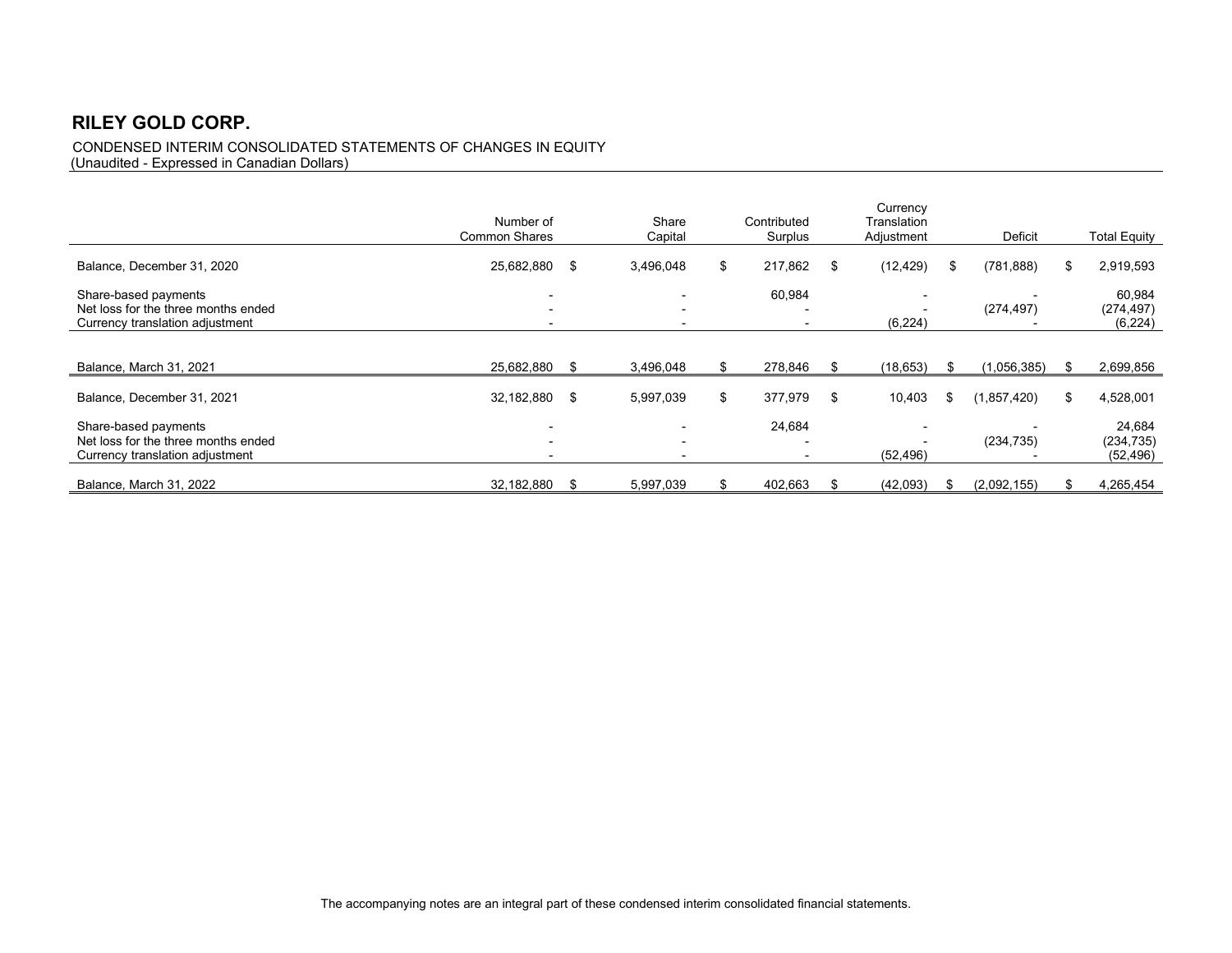### CONDENSED INTERIM CONSOLIDATED STATEMENTS OF CASH FLOWS (Unaudited - Expressed in Canadian Dollars)

|                                                                                                     | Three months ended<br>March 31,<br>2022 | Three months ended<br>March 31,<br>2021 |
|-----------------------------------------------------------------------------------------------------|-----------------------------------------|-----------------------------------------|
| <b>CASH (USED IN) PROVIDED BY</b>                                                                   |                                         |                                         |
| <b>OPERATING ACTIVITIES</b>                                                                         |                                         |                                         |
| Net loss for the period                                                                             | \$<br>$(234, 735)$ \$                   | (274, 497)                              |
| Item not affecting cash<br>Share-based payments<br>Changes in non-cash working capital<br>accounts: | 24,684                                  | 60,984                                  |
| Prepaid expenses                                                                                    | 51,254                                  | (6,706)                                 |
| Receivables                                                                                         | 4,098                                   | (6, 373)                                |
| Accounts payable and accrued liabilities                                                            | 82,646                                  | 12,532                                  |
|                                                                                                     | (72, 053)                               | (214,060)                               |
| <b>INVESTING ACTIVITY</b>                                                                           |                                         |                                         |
| Deposits and bonds                                                                                  | 598                                     | (16, 310)                               |
| Exploration and evaluation expenditures                                                             | (205, 732)                              | (174, 940)                              |
|                                                                                                     | (205, 134)                              | (191, 250)                              |
| Effect of foreign exchange on cash                                                                  | (52, 496)                               | (6, 224)                                |
| <b>NET CHANGE IN CASH</b>                                                                           | (329, 683)                              | (411, 534)                              |
| <b>CASH, BEGINNING OF PERIOD</b>                                                                    | 1,027,995                               | 2,310,754                               |
| <b>CASH, END OF PERIOD</b>                                                                          | \$<br>698,312 \$                        | 1,899,220                               |

SUPPLEMENTAL CASH FLOW INFORMATION (Note 9)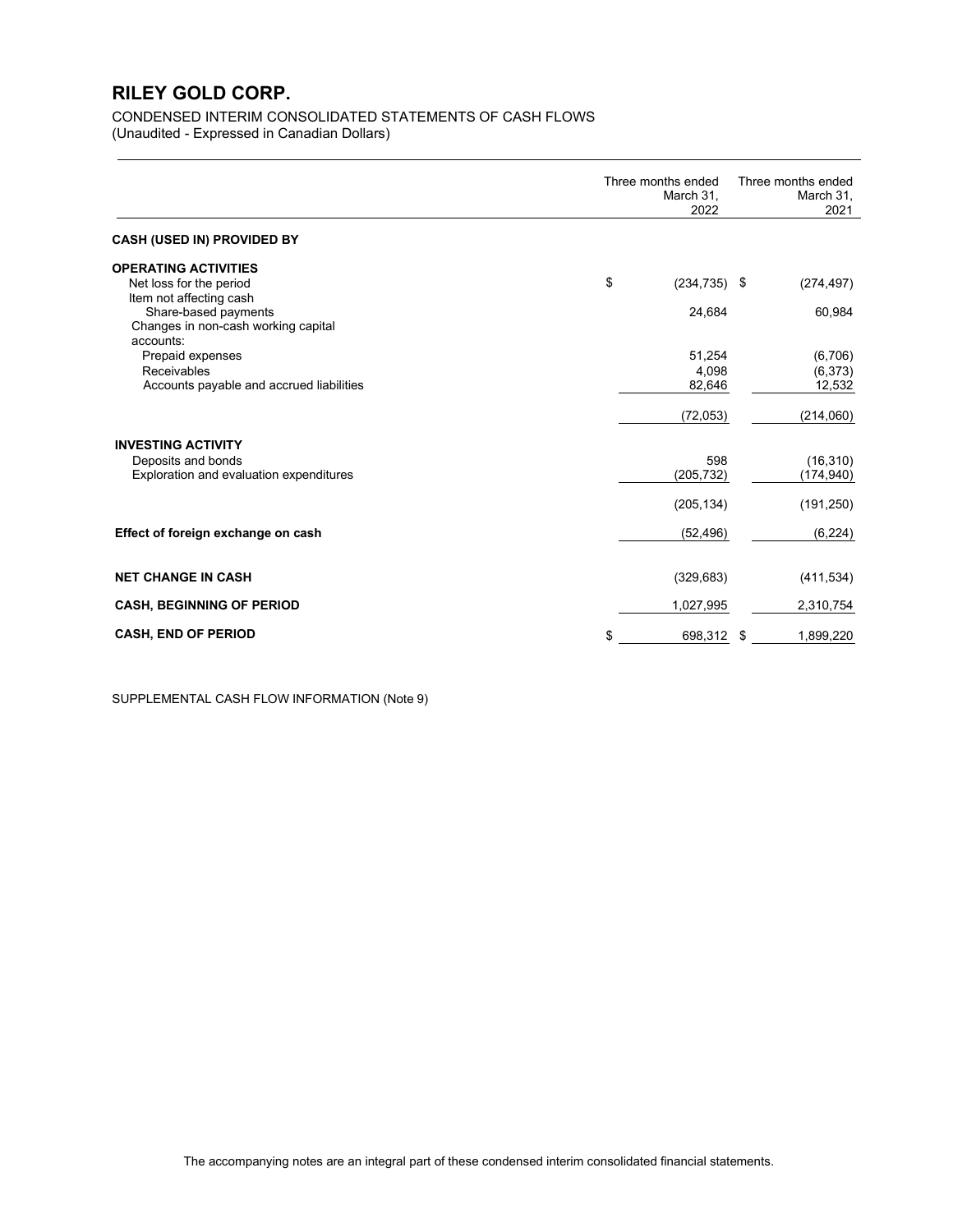NOTES TO THE CONDENSED INTERIM CONSOLIDATED FINANCIAL STATEMENTS THREE MONTHS ENDED MARCH 31, 2022 AND 2021 (Unaudited - Expressed in Canadian Dollars)

#### 1. NATURE OF OPERATIONS AND GOING CONCERN

Riley Gold Corp. (the "Company" or "Riley") was incorporated under the Business Corporations Act (British Columbia) on June 3, 2011. On September 29, 2020, the Company changed its name from Riley Resources Corp. to Riley Gold Corp. The Company's office is located at Suite 2390 - 1055 West Hastings Street, Vancouver, British Columbia, V6E 2E9. The Company's common shares on the TSX Venture Exchange ("TSXV", or the "Exchange") under the trading symbol RLYG and on the OTCQB Venture Market under the symbol RLYGF.

The Company is a precious metals exploration company engaged in the acquisition and exploration of mineral properties located in the state of Nevada, USA. To date, no mineral development projects have been completed and no commercial development or production has commenced. Based on the information available to date, the Company has not yet determined whether its mineral property contains economically recoverable reserves. The recoverability of the amounts shown for exploration and evaluation costs is dependent upon the discovery of economically recoverable reserves, the ability of the Company to obtain necessary financing to successfully complete their exploration and development programs and ultimately upon future profitable production.

These condensed interim consolidated financial statements are prepared in accordance with International Financial Reporting Standards ("IFRS") appropriate for a going concern. The going concern basis of accounting assumes the Company will continue to realize the value of its assets and discharge its liabilities and other obligations in the ordinary course of business. Should the Company be required to realize the value of its assets in other than the ordinary course of business, the net realizable value of its assets may be materially less than the amounts shown in the condensed interim consolidated financial statements. These condensed interim consolidated financial statements do not include any adjustments to the amounts and classifications of assets and liabilities that may be necessary should the Company be unable to repay its liabilities and meet its other obligations in the ordinary course of business or continue operations.

On March 11, 2020, the World Health Organization characterized the outbreak of a disease caused by a strain of the novel coronavirus ("COVID-19") as a pandemic which has resulted in a series of public health and emergency measures that have been put in place to combat the spread of the virus. The duration and impact of COVID-19 is unknown at this time and it is not possible to reliably estimate the impact that the length and severity of these developments will have on the financial results and condition of the Company in future periods.

### 2. BASIS OF PRESENTATION AND SIGNIFICANT ACCOUNTING POLICIES

(a) Statement of Compliance

The Company's condensed interim consolidated financial statements have been prepared in accordance with IFRS applicable to the preparation of interim statements, including IAS 34, Interim Financial Reporting, as issued by the International Accounting Standards Board ("IASB"). These condensed interim consolidated financial statements should be read in conjunction with the Company's annual financial statements for the year ended December 31, 2021 which have been prepared according to IFRS as issued by the IASB.

The Audit Committee of the Board of Directors authorized for publication the unaudited condensed interim consolidated financial statements on May 27, 2022.

#### (b) Basis of Presentation

(i) Basis of Measurement

The condensed interim consolidated financial statements have been prepared on the historical cost basis, except for certain financial instruments, which are measured at fair value, as explained in the accounting policies set out in Note 6. In addition, these condensed interim consolidated financial statements have been prepared using the accrual basis of accounting, except for cash flow information.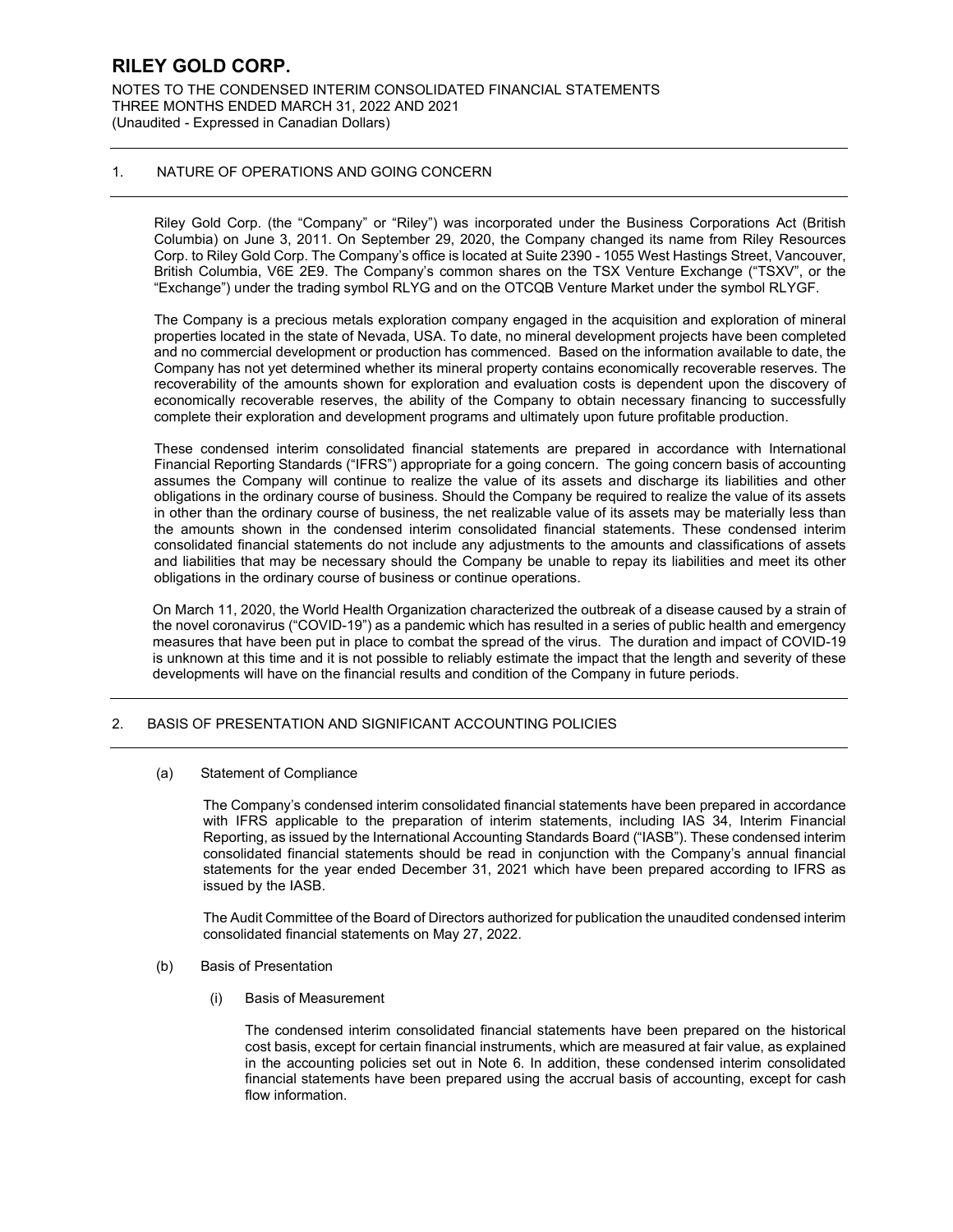NOTES TO THE CONDENSED INTERIM CONSOLIDATED FINANCIAL STATEMENTS THREE MONTHS ENDED MARCH 31, 2022 AND 2021 (Unaudited - Expressed in Canadian Dollars)

### 2. NATURE OF OPERATIONS AND GOING CONCERN (Cont'd)

- (b) Basis of Presentation (Cont'd)
	- ii) Basis of Consolidation

These condensed interim consolidated financial statements include the accounts of the Company and its wholly-owned subsidiary: RRC Exploration Inc. The financial statements of the Company's subsidiary have been consolidated from the date that control commenced. All inter-company balances and transactions, and income and expenses have been eliminated upon consolidation.

The condensed interim consolidated financial statements include the financial statements of the Company and its subsidiary listed in the following table:

| Name of Subsidiary   | Country<br>Incorporation Currency | of Functional | Ownership<br>Interest | <b>Principal Activity</b> |
|----------------------|-----------------------------------|---------------|-----------------------|---------------------------|
| RRC Exploration Inc. | JSA                               | US dollar     | 100%                  | Exploration company       |

#### iii) Functional and Presentation Currency

These condensed interim consolidated financial statements are presented in Canadian dollars, which is the Company's functional currency. The functional currency of the Company's whollyowned subsidiary RRC Exploration Inc. is the US dollar.

Foreign currency transactions are initially recorded in the functional currency at the transaction date exchange rate. At closing date, monetary assets and liabilities denominated in a foreign currency are translated into the functional currency at the closing date exchange rate, and nonmonetary assets and liabilities, at the historical rates. Exchange differences arising on the settlement of monetary items or on translating monetary items at different rates from those at which they are translated on initial recognition during the period or in previous consolidated financial statements are recognized in profit or loss.

For the purpose of presenting consolidated financial statements, the assets and liabilities of RRC Exploration Inc. are expressed in Canadian dollars using the exchange rates prevailing at the end of the reporting period. Income and expense items are translated at the average exchange rates for the period, unless exchange rates fluctuated significantly during the period, in which case exchange rates at the dates of the transactions are used. Exchange differences are recognized in other comprehensive income (loss) and reported as a currency translation adjustment in equity.

### 3. EXPLORATION AND EVALUATION ASSETS

### **Tokop Gold Property:**

The Company has the following agreements in relation to the Tokop Gold Property:

- a) The Company entered into a purchase agreement ("PA") on September 30, 2020 to acquire a 100% interest in certain leased patented mining claims, leased unpatented mining claims and owned unpatented mining claims located in Esmeralda County, Nevada. Under the PA, the Company must incur the following:
	- •Pay US\$13,000 on execution of the letter of intent (paid);
	- •Pay US\$15,000 on or before September 30, 2021 (paid);
	- •Grant a net smelter return ("NSR") royalty of 0.5% on the Tokop Gold Property which the Company has an option to purchase at any time prior to commercial production for US\$500,000;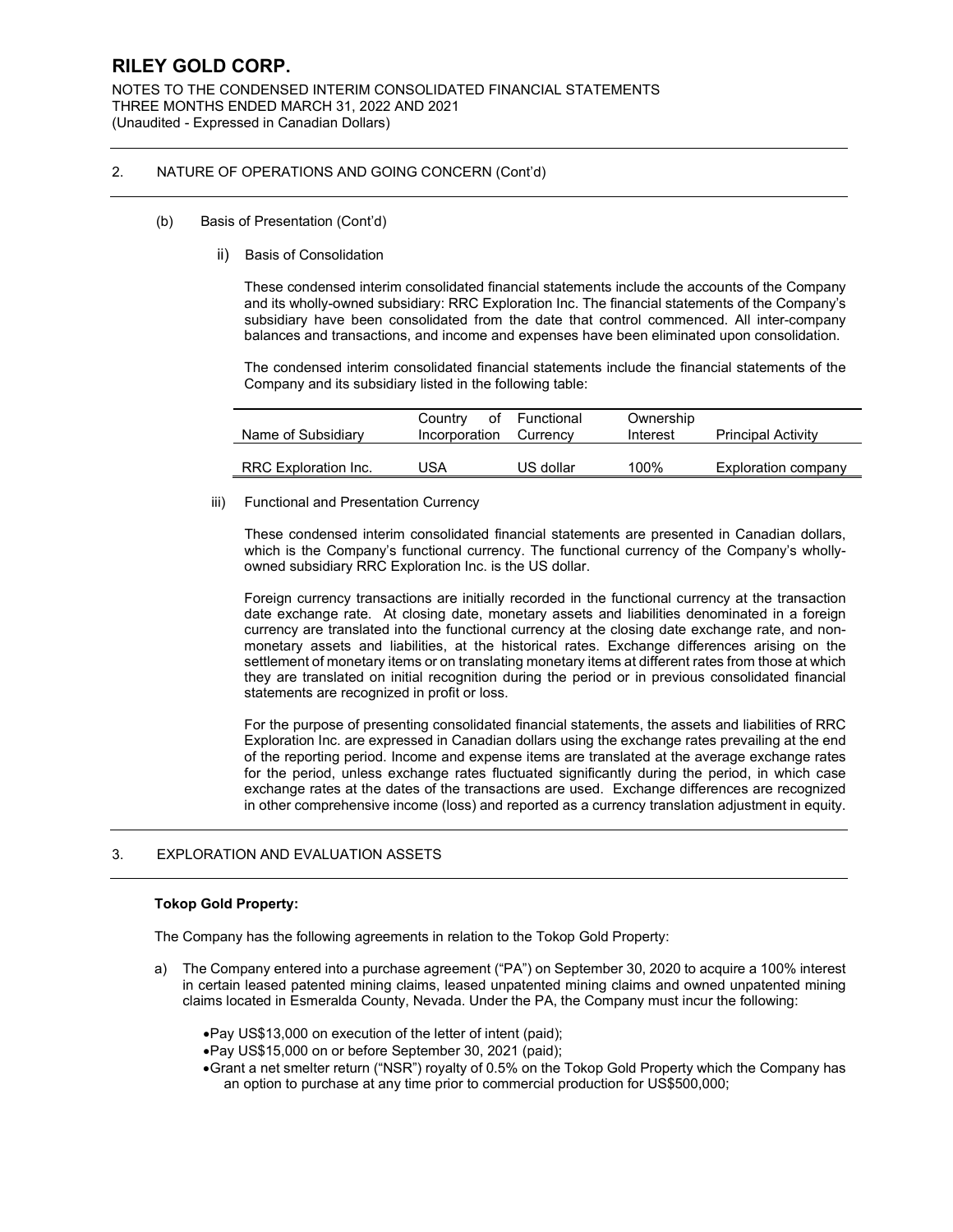NOTES TO THE CONDENSED INTERIM CONSOLIDATED FINANCIAL STATEMENTS THREE MONTHS ENDED MARCH 31, 2022 AND 2021 (Unaudited - Expressed in Canadian Dollars)

### 3. EXPLORATION AND EVALUATION ASSETS (Cont'd)

#### **Tokop Gold Property** (cont'd)

•Pay minimum lease payments (over a ten-year term) as follows:

- $\circ$  US\$10,000 on or before January 1, 2021 (paid);
- $\circ$  US\$15,000 on or before January 1, 2022 (paid);
- o US\$20,000 on or before January 1, 2023;
- o US\$30,000 on or before January 1, 2024;
- o US\$330,000 thereafter.

The majority of the Company's mineral interests acquired under the PA are subject to a 3.0% NSR.

b) The Company entered into a mining lease and option to purchase agreement ("MLOP Agreement") on September 30, 2020, whereby the landowner will lease and grant the option to purchase its 100% interest in certain patented and unpatented mining claims ("Nevada Property") located in Esmeralda County, Nevada, under the following conditions:

Minimum lease payments (over a fifteen-year term) as follows:

- •US\$25,000 any time after January 1, 2021 but prior to January 7, 2021 (paid);
- •US\$35,000 on or before the first anniversary of the execution date of the MLOP Agreement (paid);
- •US\$45,000 on or before the second anniversary of the execution date of the MLOP Agreement;
- •US\$55,000 on or before the third anniversary of the execution date of the MLOP Agreement;
- •US\$3,565,000 thereafter.

Work commitment expenditures:

- •US\$50,000 on or before the second anniversary of the execution date of the MLOP Agreement (completed);
- •US\$100,000 on or before the third anniversary of the execution date of the MLOP Agreement (completed);
- •US\$200,000 on or before the fourth anniversary of the execution date of the MLOP Agreement (completed);
- •US\$300,000 on or before the fifth anniversary of the execution date of the MLOP Agreement (completed).

The Company shall grant an NSR royalty of 4.0% on the Nevada Property which the Company has an option to purchase 2.0% of the 4.0% royalty at any time for US\$4,000,000. The Company has the option to purchase the Nevada Property outright for US\$4,000,000 prior to or on the tenth anniversary of the execution of the MLOP Agreement and for US\$6,500,000 prior to or on the fifteenth anniversary of the execution of the MLOP Agreement.

c) The Company entered into an exploration and option agreement ("MGC Agreement") on November 25, 2020, whereby the landowner has granted Riley the option to purchase a 100% interest in certain unpatented mining claims ("MGC Property") located in Esmeralda County, Nevada, under the following conditions:

Minimum lease payments (over a twenty-year term) as follows:

- •US\$12,788 within two (2) weeks of the execution of the MGC Agreement (paid);
- •US\$10,000 on or before the first anniversary of the execution date of the MGC Agreement (paid);
- •US\$20,000 on or before the second anniversary of the execution date of the MGC Agreement;
- •US\$30,000 on or before the third anniversary of the execution date of the MGC Agreement;
- •US\$1,465,000 thereafter.

Work commitment expenditures:

•US\$5,000 on or before the first anniversary of the execution date of the MGC Agreement (completed);

During the first 10 years of the 20-year term, the Company may exercise its option by making a lump sum payment of US\$500,000. On completion of the option exercise, the Company shall grant an NSR royalty of 3.0% on the MGC Property.

d) In addition to the agreements above, the Company staked 283 unpatented mining claims.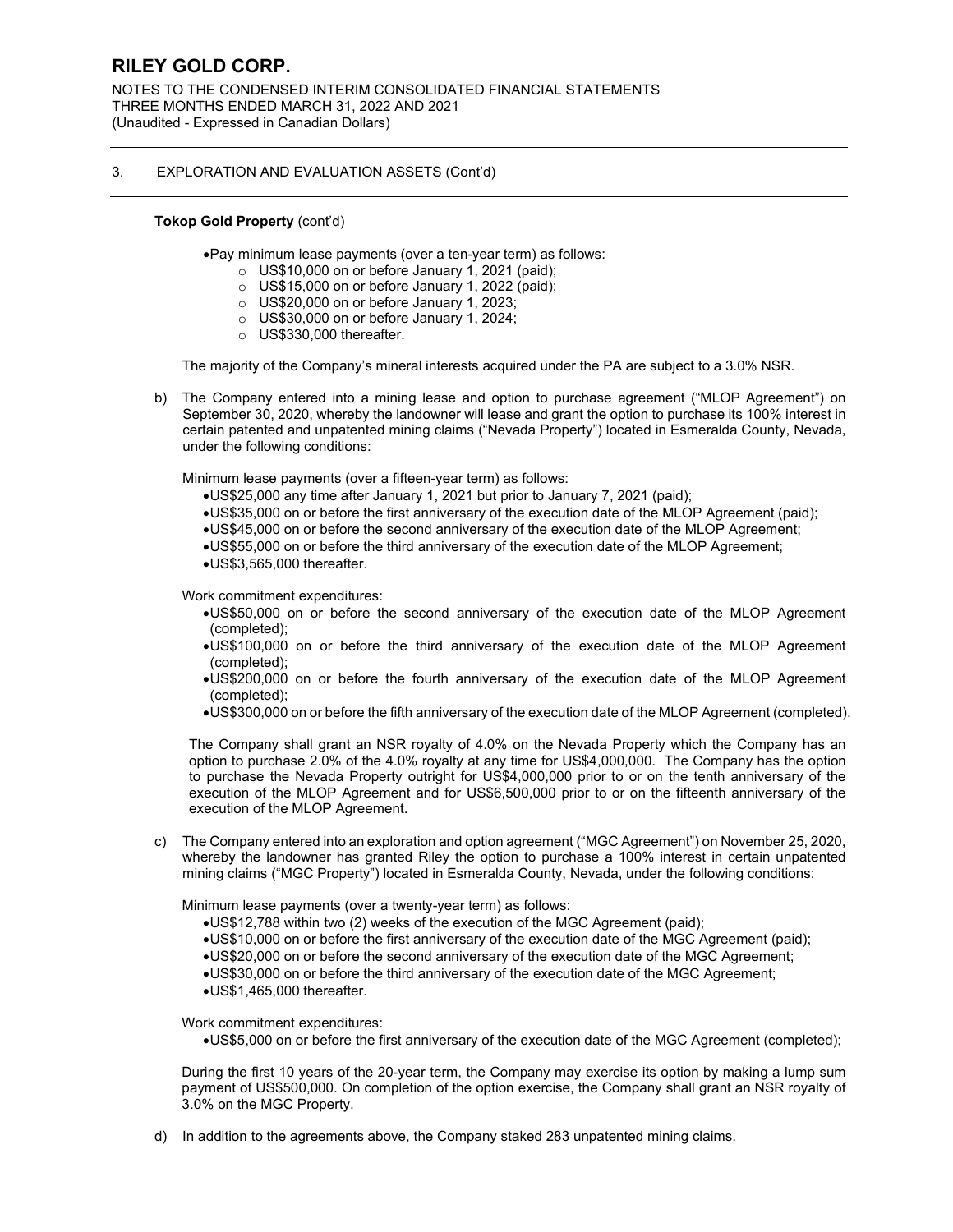NOTES TO THE CONDENSED INTERIM CONSOLIDATED FINANCIAL STATEMENTS THREE MONTHS ENDED MARCH 31, 2022 AND 2021 (Unaudited - Expressed in Canadian Dollars)

### 3. EXPLORATION AND EVALUATION ASSETS (Cont'd)

### **Pipeline West/Clipper Gold Property**

The Company has the following agreements in relation to the Pipeline West/Clipper Gold Property:

a) The Company entered into an option agreement ("Option Agreement") on September 30, 2020, whereby the landowners have granted Riley the option to purchase a 100% interest in certain patented and unpatented mining claims located in Lander County, Nevada, under the following conditions:

Minimum lease payments (over a ten-year term) as follows:

- •US\$57,146 within two (2) weeks of the execution of the Option Agreement (paid);
- •US\$20,000 on or before the first anniversary of the execution date of the Option Agreement (paid);
- •US\$20,000 on or before the second anniversary of the execution date of the Option Agreement;
- •US\$25,000 on or before the third anniversary of the execution date of the Option Agreement;
- •US\$930,000 thereafter.

Work commitment expenditures (over a ten-year term) as follows:

- •US\$200,000 on or before the third anniversary of the execution date of the Option Agreement;
- •US\$200,000 on or before the fourth anniversary of the execution date of the Option Agreement;
- •US\$250,000 on or before the fifth anniversary of the execution date of the Option Agreement;
- •US\$2,000,000 thereafter.

On completion of the option exercise, the Company shall grant an NSR royalty of 3.0% on certain unpatented mining claims and an NSR royalty of 1.5% on certain patented mining claims.

b) The Company entered into two separate mining lease agreements ("Lease Agreements") on May 12, 2021, whereby the landowners have granted Riley the right to their 100% interest in certain unpatented mining claims located in Lander County, Nevada, under the following conditions:

Minimum lease payments (over a ten-year term) as follows:

- US\$10,000 within five (5) days of the execution of the Lease Agreements (paid);
- US\$25,000 on or before the first anniversary of the execution dates of the Lease Agreements (paid):
- US\$26,000 on or before the second anniversary of the execution dates of the Lease Agreements;
- US\$27,000 on or before the third anniversary of the execution dates of the Lease Agreements;
- US\$217,000 thereafter.

Work commitment expenditures (over a ten-year term) as follows:

- US\$25,000 on or before the third anniversary of the execution dates of the Lease Agreements;
- US\$50,000 on or before the fourth anniversary of the execution dates of the Lease Agreements;
- US\$100,000 on or before the fifth anniversary of the execution dates of the Lease Agreements;
- US\$1,100,000 thereafter.

On the commencement of commercial production, the minimum lease payments shall terminate and be replaced with a 4.0% gross smelter return royalty ("GSR") which Riley has the right to buydown to a 2% GSR at varying amounts adjusted for inflation.

#### **East Manhattan Wash Property:**

On October 13, 2016, the Company entered into an exploration and option agreement (the "Agreement") with MSM Resource L.L.C. ("MSM"), pursuant to which the Company has been granted an option to acquire MSM's undivided interest in the East Manhattan Wash Property, located in Nye County, Nevada and is comprised of certain unpatented lode mining claims controlled by MSM.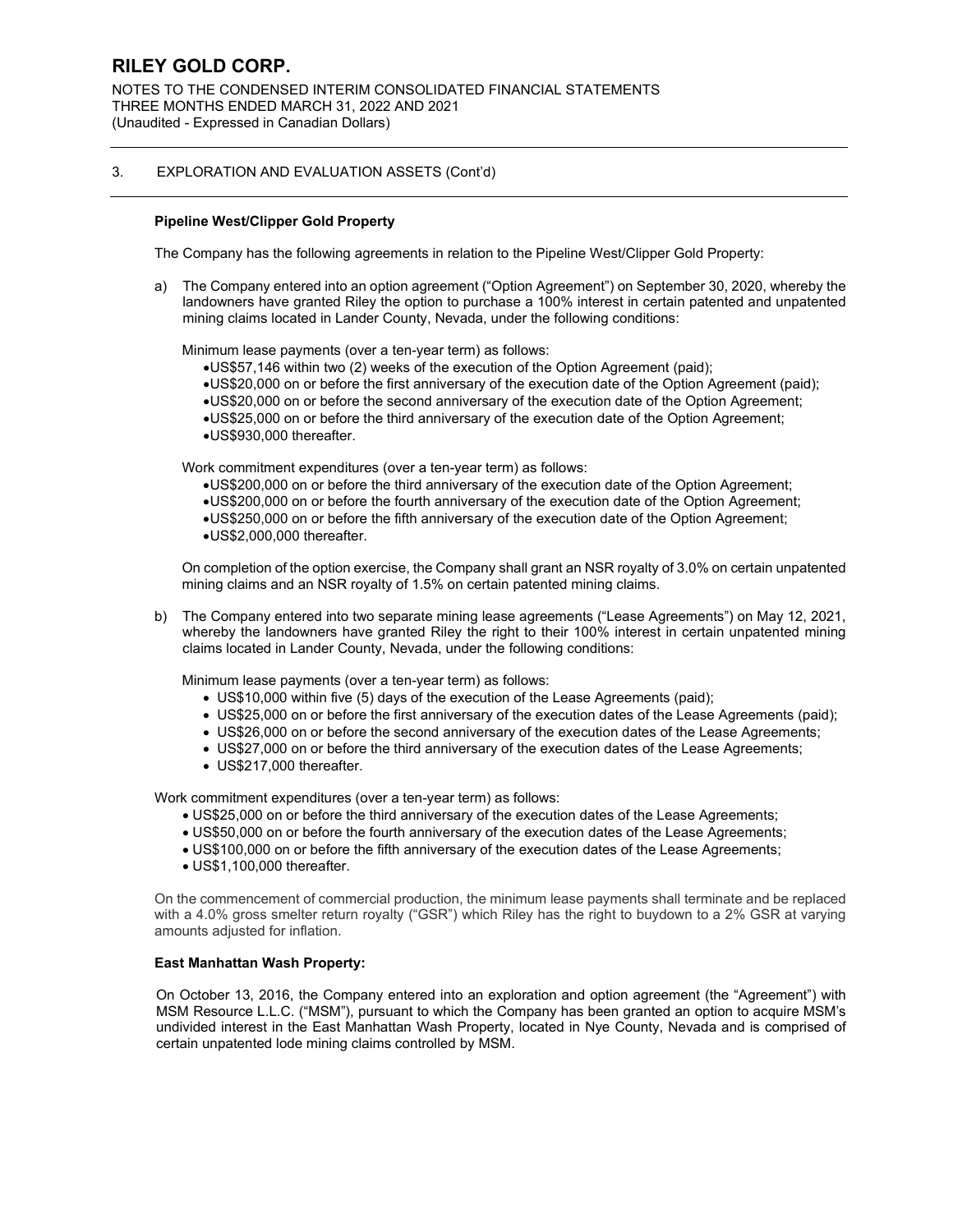NOTES TO THE CONDENSED INTERIM CONSOLIDATED FINANCIAL STATEMENTS THREE MONTHS ENDED MARCH 31, 2022 AND 2021 (Unaudited - Expressed in Canadian Dollars)

### 3. EXPLORATION AND EVALUATION ASSETS (Cont'd)

### **East Manhattan Wash Property** (cont'd)

Pursuant to the terms of the Agreement, in order to earn MSM's interest in the East Manhattan Wash Property, the Company must pay to MSM option payments in the aggregate of C\$57,500 as follows:

- \$5,000 cash upon execution of the agreement (paid);
- \$7,500 before the first anniversary date of TSXV final approval of filing QT, March 29, 2018 (the "Anniversary") (paid);
- \$10,000 before the second Anniversary (paid);
- \$15,000 before the third Anniversary (complete the Company paid MSM a one-time payment of \$5,000 in lieu of the third Anniversary payment);
- \$20,000 before the fourth Anniversary (complete the Company paid MSM a one-time payment of US\$6,000 to extend, for one year, the option payment obligation due before the fourth Anniversary. Subsequent to March 31, 2022, the Company paid MSM a one-time payment of \$10,000 in lieu of the fourth Anniversary work commitment).

Subsequent to March 31, 2022, the Company amended the payment terms of the Agreement as follows:

- \$10,000 on or before the March 29, 2023;
- \$10,000 on or before the March 29, 2024:
- \$10,000 on or before the March 29, 2025:
- \$10,000 on or before the March 29, 2026; and
- \$10,000 on or before the March 29, 2027;

Work commitments in the aggregate of C\$550,000 must be met as follows:

- \$50,000 before the first Anniversary (complete);
- \$50,000 before the second Anniversary (complete the Company paid MSM a one-time payment of \$15,000 in lieu of the second Anniversary work commitment);
- \$100,000 before the third Anniversary (complete the Company paid MSM a one-time payment of C\$20,000 in lieu of the third Anniversary work commitment);
- \$150,000 before the fourth Anniversary; (complete the Company paid MSM a one-time payment of US\$6,000 to extend, for one year, the work commitment obligation due before the fourth Anniversary. Subsequent to March 31, 2022, the Company paid MSM a one-time payment of \$10,000 in lieu of the fourth Anniversary work commitment); and
- C\$200,000 before the fifth Anniversary. (Subsequent to March 31, 2022, the Company paid MSM a onetime payment of \$10,000 in lieu of the fifth Anniversary work commitment).

In addition, in order for the Company to exercise its option, it must grant MSM a 3% NSR royalty on the East Manhattan Wash Property and pay MSM an additional lump sum payment of C\$200,000.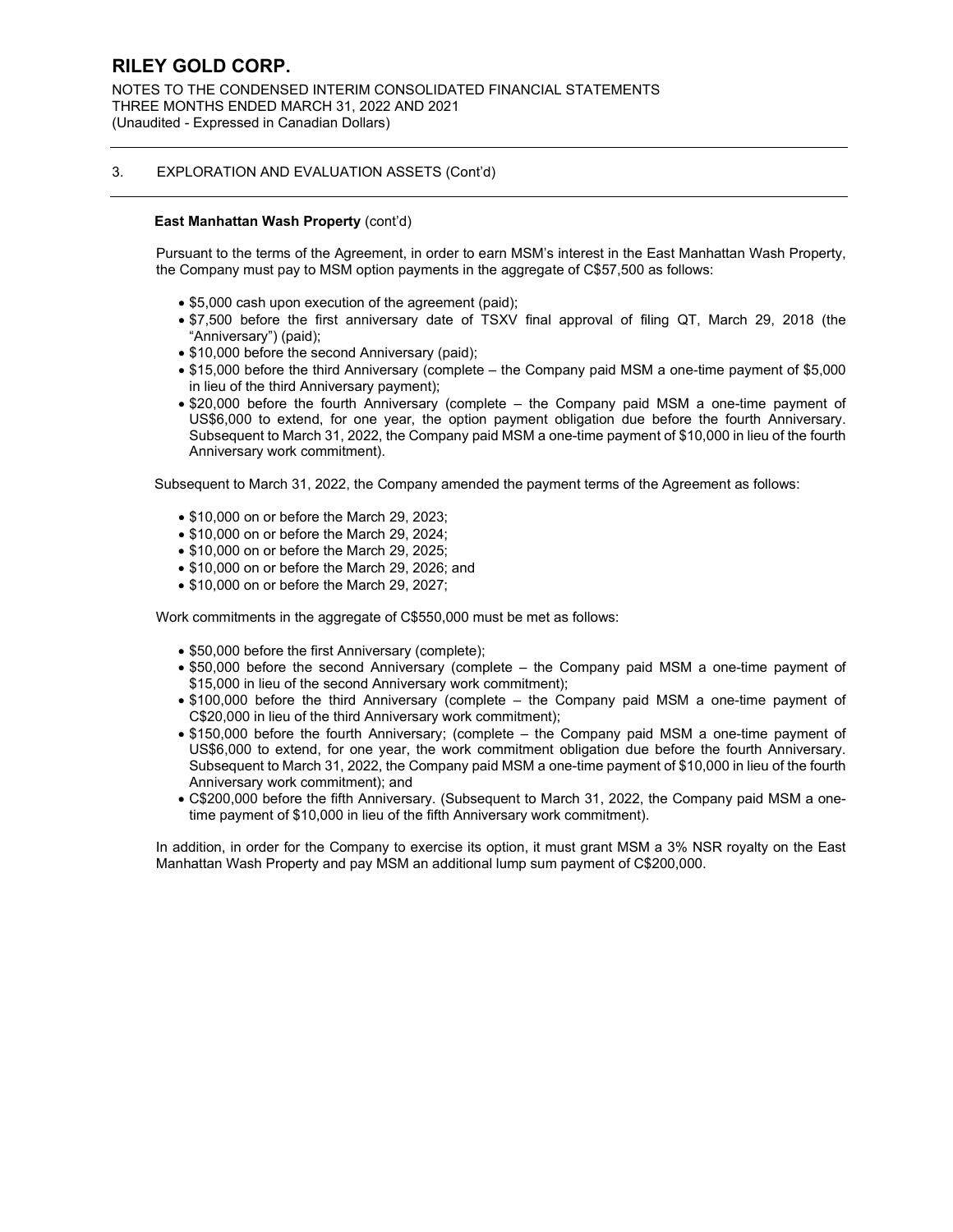NOTES TO THE CONDENSED INTERIM CONSOLIDATED FINANCIAL STATEMENTS THREE MONTHS ENDED MARCH 31, 2022 AND 2021 (Unaudited - Expressed in Canadian Dollars)

## 3. EXPLORATION AND EVALUATION ASSETS (Cont'd)

Exploration and evaluation asset activity during the period:

|                                                      | <b>Period Ended</b><br>March<br>31.<br>2022 | <b>Activity</b> | <b>Year Ended</b><br><b>December</b><br>31,<br>2021 | <b>Activity</b> | <b>Year Ended</b><br><b>December</b><br>31.<br>2020 |
|------------------------------------------------------|---------------------------------------------|-----------------|-----------------------------------------------------|-----------------|-----------------------------------------------------|
| <b>TOKOP GOLD PROPERTY</b>                           |                                             |                 |                                                     |                 |                                                     |
| Property acquisition costs                           |                                             |                 |                                                     |                 |                                                     |
| and option payments                                  | \$<br>298,393                               | \$<br>23,512    | \$<br>274,881                                       | \$<br>149.804   | \$<br>125,077                                       |
| Property maintenance costs                           | 109,398                                     | 42,558          | 66,840                                              | 66,840          |                                                     |
| Environmental and                                    |                                             |                 |                                                     |                 |                                                     |
| permitting                                           | 84,233                                      | 3,297           | 80,936                                              | 80,936          |                                                     |
| Geophysical surveys                                  | 67,030                                      | 239             | 66,791                                              | 60,857          | 5,934                                               |
| <b>Geological Consulting</b>                         | 566,619                                     | 86,202          | 480,417                                             | 427,644         | 52,773                                              |
| Assays and analysis                                  | 210,976                                     | 16.721          | 194.255                                             | 194,255         |                                                     |
| Drilling                                             | 1,575,750                                   | 6,030           | 1,569,720                                           | 1,569,720       |                                                     |
| Communications, field                                |                                             |                 |                                                     |                 |                                                     |
| supplies and expenses                                | 312,357                                     | 15,064          | 297,293                                             | 273,099         | 24,194                                              |
| Currency translation                                 |                                             |                 |                                                     |                 |                                                     |
| adjustment                                           | (11, 633)                                   | (46,875)        | 35,242                                              | 39,489          | (4, 247)                                            |
|                                                      | 3,213,123                                   | 146,748         | 3,066,375                                           | 2,862,644       | 203,731                                             |
|                                                      |                                             |                 |                                                     |                 |                                                     |
| <b>PIPELINE WEST/CLIPPER</b><br><b>GOLD PROPERTY</b> |                                             |                 |                                                     |                 |                                                     |
| Property acquisition costs                           |                                             |                 |                                                     |                 |                                                     |
| and option payments                                  | \$<br>126,854                               | \$              | \$<br>126,854                                       | \$<br>50.776    | \$<br>76,078                                        |
| Property maintenance costs                           | 62,520                                      |                 | 62,520                                              | 62,520          |                                                     |
| Geological survey                                    | 3,864                                       |                 | 3,864                                               | 3,864           |                                                     |
| Geological consulting                                | 13,998                                      | 6,119           | 7,879                                               | 7,879           |                                                     |
| Communications, field                                |                                             |                 |                                                     |                 |                                                     |
| supplies and expenses                                | 5,605                                       | 1,315           | 4,290                                               | 3,690           | 600                                                 |
| Currency translation                                 |                                             |                 |                                                     |                 |                                                     |
| adjustment                                           | (3,987)                                     | (3,019)         | (968)                                               | 2,372           | (3,340)                                             |
|                                                      | 208,854                                     | 4,415           | 204,439                                             | 131,101         | 73,338                                              |
|                                                      |                                             |                 |                                                     |                 |                                                     |
| <b>EAST MANHATTAN WASH</b>                           |                                             |                 |                                                     |                 |                                                     |
| <b>PROPERTY</b>                                      |                                             |                 |                                                     |                 |                                                     |
| Property acquisition costs                           |                                             |                 |                                                     |                 |                                                     |
| and option payments                                  | \$<br>128,335                               | \$              | \$<br>128,335                                       | \$<br>7,519     | \$<br>120,816                                       |
| Property maintenance costs                           | 6,421                                       |                 | 6,421                                               | 1,273           | 5,148                                               |
| Engineering and consulting                           | 39.995                                      |                 | 39.995                                              |                 | 39.995                                              |
| Assays and analysis                                  | 6,764                                       |                 | 6,764                                               |                 | 6,764                                               |
| Geophysical surveys                                  | 9,892                                       |                 | 9,892                                               |                 | 9,892                                               |
| Communications, field<br>supplies and expenses       | 4,859                                       |                 | 4,859                                               |                 | 4,859                                               |
|                                                      |                                             |                 |                                                     |                 |                                                     |
|                                                      | 196,266                                     |                 | 196,266                                             | 8,792           | 187,474                                             |
| <b>TOTAL EXPLORATION AND</b>                         |                                             |                 |                                                     |                 |                                                     |
| <b>EVALUATION ASSETS</b>                             | \$<br>3,618,243                             | \$<br>151,163   | \$<br>3,467,080                                     | \$<br>3,002,537 | \$<br>464.543                                       |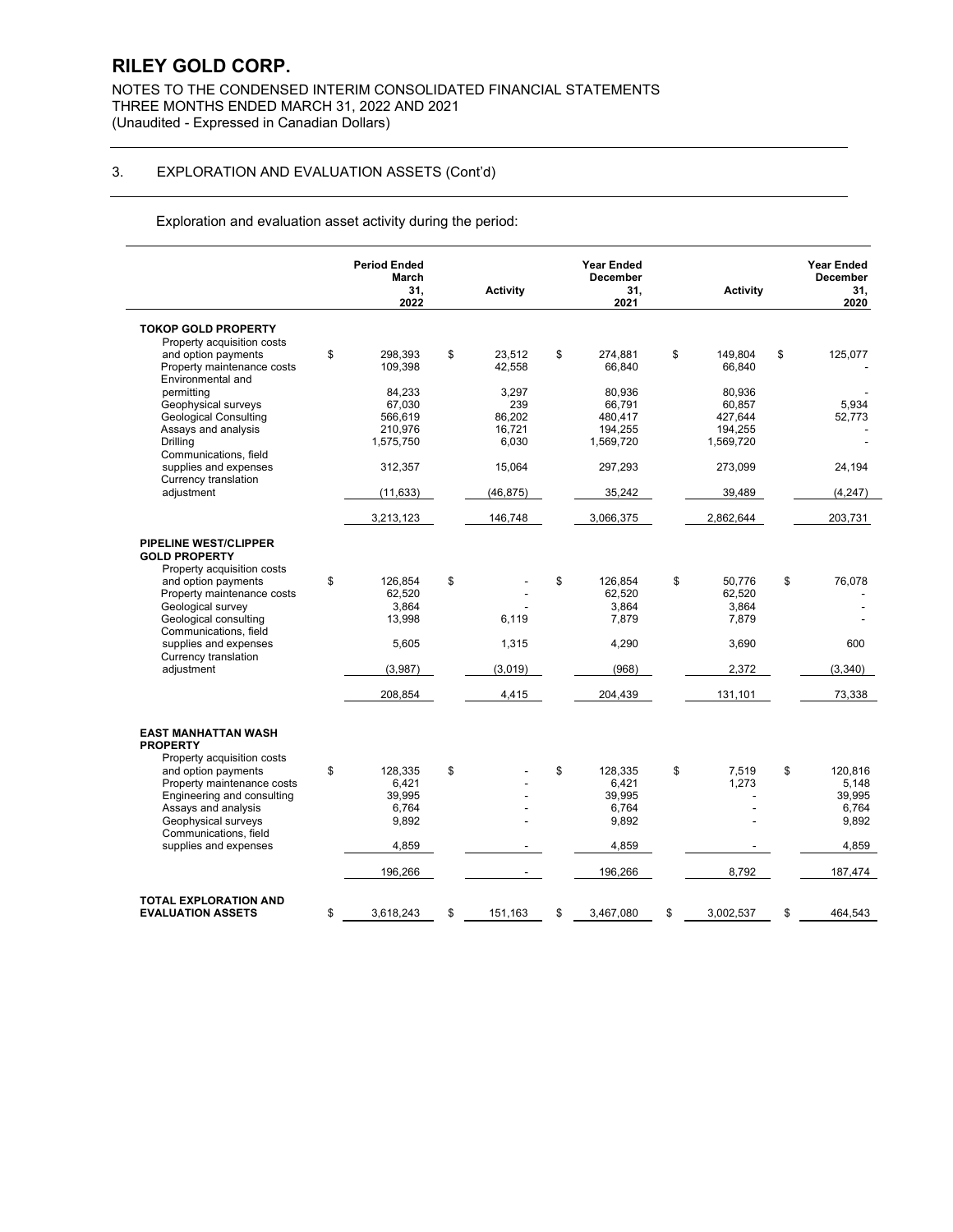NOTES TO THE CONDENSED INTERIM CONSOLIDATED FINANCIAL STATEMENTS THREE MONTHS ENDED MARCH 31, 2022 AND 2021 (Unaudited - Expressed in Canadian Dollars)

### 4. SHARE CAPITAL

#### (a) **Authorized**

At March 31, 2022, the Company's authorized share capital consisted of an unlimited number of common shares without par value. All issued common shares are fully paid.

#### (b) **Issued Share Capital**

During the period ended March 31, 2022, no share capital was issued.

During the year ended December 31, 2021, the following share capital was issued:

• On August 23, 2021, the Company completed a private placement of 6,500,000 units at a price of \$0.40 per unit, for total gross proceeds of \$2,600,000. Each unit consists of one common share and one-half share purchase warrant entitling the holder to purchase one additional common share for a period of 24 months at a price of \$0.60 per share. In connection, the Company paid cash finders fees of \$81,960 and legal and filing fees of \$ 17,049.

#### (c) **Stock Options**

The Company has a share purchase option plan under which directors, officers, employees and consultants of the Company are eligible to receive share purchase options. The aggregate number of shares available to be issued upon the exercise of all share purchase options granted under the plan shall not exceed 10% of the issued and outstanding shares of the Company. The plan limits the maximum number of share purchase options issuable in any one 12-month period to any one optionee to 5% of the total common shares outstanding. The Board of Directors shall determine the terms and provisions of the options at the time of grant. The exercise price of each share purchase option shall not be less than the market price of the common shares on the date of the grant less the discount permitted by the Exchange. The maximum term of share purchase options shall not exceed 10 years, or such other term as permitted by the Exchange.

Option-pricing models require the use of estimates and assumptions including the expected volatility. Changes in the underlying assumptions can materially affect the fair value estimates and, therefore, existing models do not necessarily provide reliable measures of the fair value of the Company's share purchase options.

As at March 31, 2022, the Company had outstanding share purchase options enabling holders to acquire common shares of the Company as follows:

|               |           | Exercise<br>Price per |                    |
|---------------|-----------|-----------------------|--------------------|
| <b>Number</b> | Vested    | share                 | Expiry date        |
|               |           |                       |                    |
| 250,000       | 125,000   | \$0.40                | September 1, 2023  |
| 705.000       | 705,000   | \$0.10                | January 8, 2025    |
| 1,150,000     | 862,500   | \$0.30                | October 15, 2025   |
| 100,000       | 75,000    | \$0.28                | March 5, 2026      |
| 50.000        | 37,500    | \$0.23                | March 30, 2026     |
| 240,000       | 240.000   | \$0.145               | September 20, 2028 |
|               |           |                       |                    |
| 2,495,000     | 2.045.000 |                       |                    |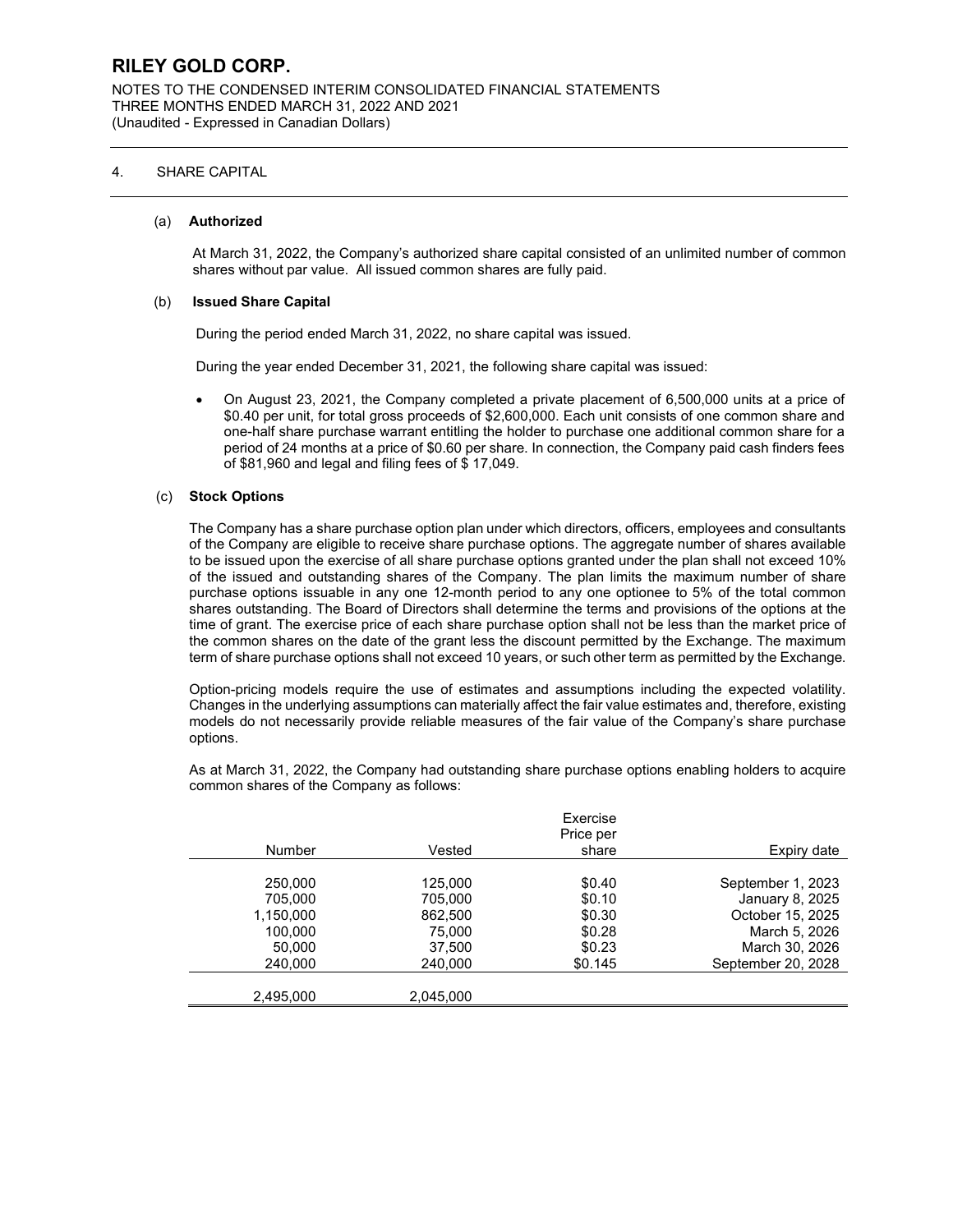NOTES TO THE CONDENSED INTERIM CONSOLIDATED FINANCIAL STATEMENTS THREE MONTHS ENDED MARCH 31, 2022 AND 2021 (Unaudited - Expressed in Canadian Dollars)

### 4. SHARE CAPITAL (Cont'd)

#### (c) **Stock Options (cont'd)**

A summary of the Company's options and the changes for the period/year are as follows:

|                                           | March 31,     |          | December 31, |          |
|-------------------------------------------|---------------|----------|--------------|----------|
|                                           | 2022          |          | 2021         |          |
|                                           |               | Weighted |              | Weighted |
|                                           |               | Average  |              | Average  |
|                                           |               | Exercise |              | Exercise |
|                                           | <b>Number</b> | Price    | Number       | Price    |
|                                           |               |          |              |          |
| Outstanding, beginning of the period/year | 2,495,000     | \$0.24   | 2,270,000    | \$0.21   |
| Granted                                   |               |          | 400.000      | \$0.35   |
| Forfeited                                 |               |          | (37,500)     | \$0.21   |
| Expired                                   |               |          | (137,500)    | \$0.21   |
|                                           |               |          |              |          |
| Outstanding, end of the period/year       | 2,495,000     | \$0.24   | 2,495,000    | \$0.24   |

During the period ended March 31, 2022, the Company did not grant any stock options.

During the year ended December 31, 2021, the Company granted 100,000 stock options to a director of the Company and 300,000 stock options to consultants of the Company. The weighted average grant-date fair value of the stock options granted during the year is \$0.17. Additionally, 137,500 stock options expired without exercise and 37,500 were forfeited upon resignation of a director.

The weighted average remaining contractual life of the outstanding stock options at March 31, 2022 was 3.42 (December 31, 2021 – 3.67) years.

The weighted average fair value of the stock options granted was determined by using the Black-Scholes option pricing model with the following assumptions:

|                                                                                             | Period ended<br>March 31, 2022 | Year ended<br>December 31, 2021      |
|---------------------------------------------------------------------------------------------|--------------------------------|--------------------------------------|
| Risk-free interest rate<br>Estimated volatility<br>Expected life<br>Expected dividend yield |                                | 0.61%<br>84.31%<br>3.13 years<br>Nil |

#### (d) **Warrants**

As at March 31, 2022, the Company had outstanding share purchase warrants enabling holders to acquire common shares of the Company as follows:

|            |            | Price per |                  |
|------------|------------|-----------|------------------|
| Number     | Vested     | share     | Expiry date      |
|            |            |           |                  |
| 7,500,562  | 7,500,562  | \$0.40    | October 15, 2022 |
| 3,250,000  | 3,250,000  | \$0.60    | August 20, 2023  |
|            |            |           |                  |
| 10,750,562 | 10,750,562 |           |                  |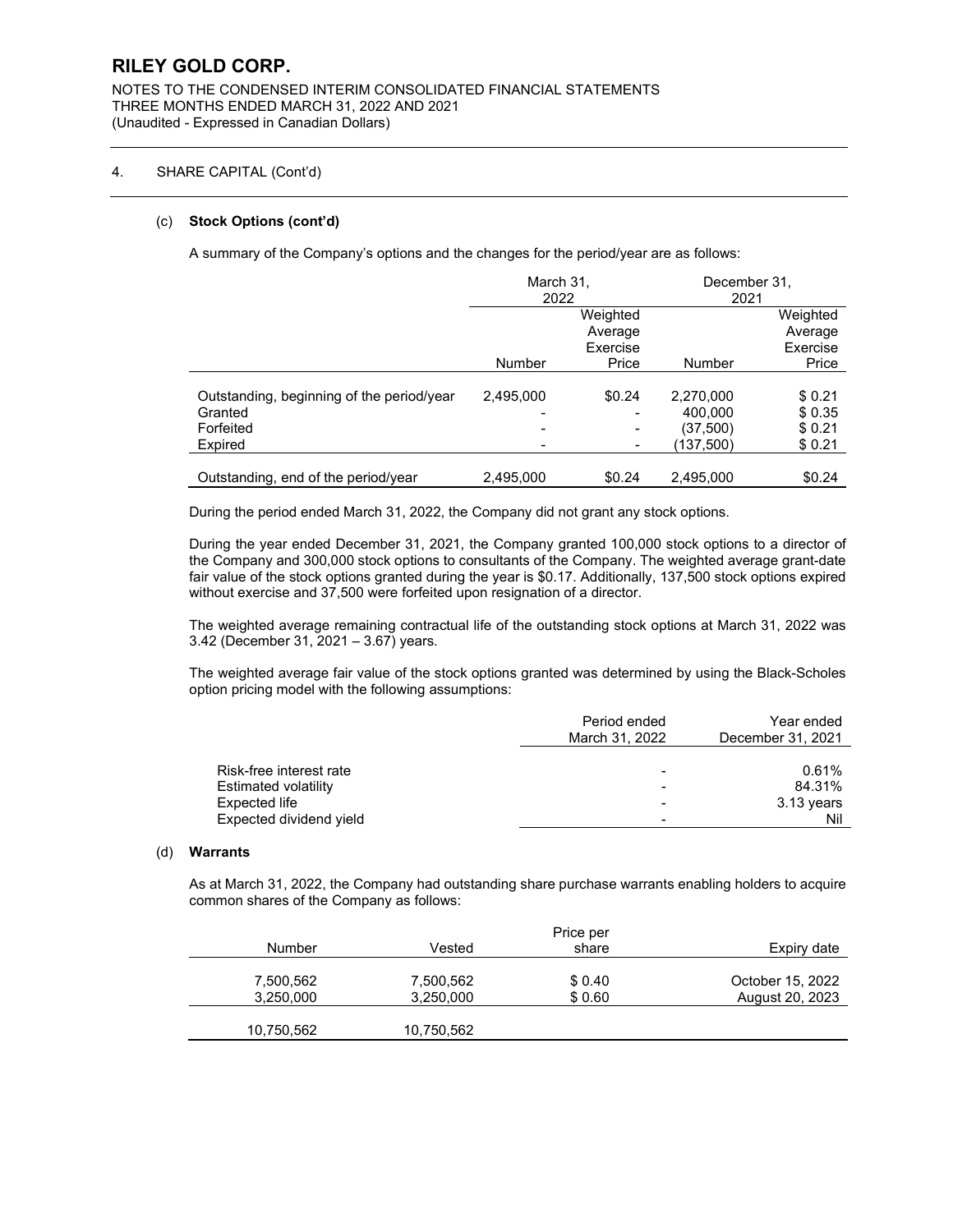NOTES TO THE CONDENSED INTERIM CONSOLIDATED FINANCIAL STATEMENTS THREE MONTHS ENDED MARCH 31, 2022 AND 2021 (Unaudited - Expressed in Canadian Dollars)

### 4. SHARE CAPITAL (Cont'd)

### (d) **Warrants (cont'd)**

A summary of the Company's options and the changes for the period/year are as follows:

|                                                  | March 31,<br>2022 |                                 | December 31,<br>2021   |                                 |  |  |
|--------------------------------------------------|-------------------|---------------------------------|------------------------|---------------------------------|--|--|
|                                                  |                   | Weighted<br>Average<br>Exercise |                        | Weighted<br>Average<br>Exercise |  |  |
|                                                  | Number            | Price                           | Number                 | Price                           |  |  |
| Outstanding, beginning of period/year<br>Granted | 10,750,562        | 0.46<br>\$                      | 7,500,562<br>3,250,000 | 0.40<br>\$.<br>0.60             |  |  |
| Outstanding, end of period/year                  | 10,750,562        | \$<br>0.46                      | 10,750,562             | 0.46<br>\$                      |  |  |

### 5. DEPOSITS AND BONDS

Reclamation bond deposits are required by the U.S. Bureau of Land Management ("BLM") to ensure that any reclamation and clean-up work required on the Company's exploration and evaluation properties will be completed to the satisfaction of the BLM. As at March 31, 2022, \$41,086 (December 31, 2021 - \$41,684) has been paid to the BLM and is included in deposits and bonds.

### 6. FINANCIAL INSTRUMENTS

Financial instruments are classified into one of the following four categories: fair-value-through-profit or loss ("FVTPL"); fair-value-through other comprehensive income ("FVOCI"); and amortized cost. The carrying values of the Company's financial instruments are classified into the following categories:

| <b>Financial Instrument</b>              | Category       | March 31.<br>2022 | December 31.<br>2021 |
|------------------------------------------|----------------|-------------------|----------------------|
|                                          |                |                   |                      |
| Cash                                     | <b>FVTPI</b>   | 698.312<br>Æ.     | 1.027.995            |
| Receivables                              | Amortized cost | 42.557            | 46.655               |
| Accounts payable and accrued liabilities | Amortized cost | (226, 837)        | (198, 760)           |

The Company's risk exposures and the impact on the Company's financial instruments are summarized below:

(a) Credit risk

Credit risk is the risk of financial loss to the Company if a counterparty to a financial instrument fails to meet its contractual obligations. The Company's receivables predominately relate to receivables from goods and services input tax credits. Accordingly, the Company views credit risk on receivables as minimal, as it is primarily from an agency of the Government of Canada. The Company is also exposed to credit concentration risk by holding cash. This risk is minimized by holding the investments in large financial institutions or with the Government of Canada.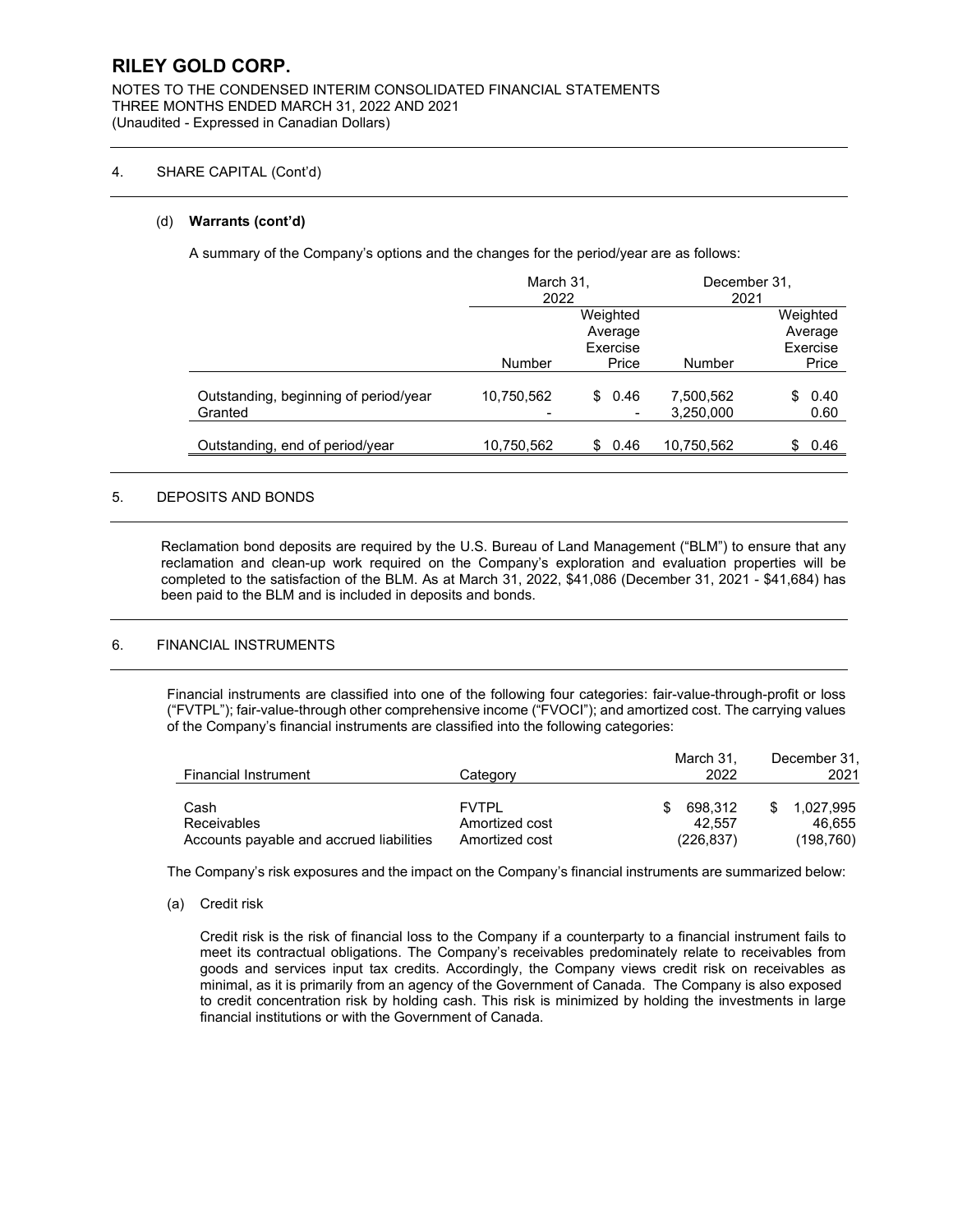NOTES TO THE CONDENSED INTERIM CONSOLIDATED FINANCIAL STATEMENTS THREE MONTHS ENDED MARCH 31, 2022 AND 2021 (Unaudited - Expressed in Canadian Dollars)

### 6. FINANCIAL INSTRUMENTS AND FINANCIAL RISK MANAGEMENT (Cont'd)

(b) Liquidity risk

Liquidity risk is the risk that the Company will encounter difficulties meeting its financial obligations as they become due. The Company's approach to managing liquidity is to ensure, as far as possible, that it will have sufficient liquidity to meet its liabilities and property commitments when due, under both normal and stressed conditions without incurring unacceptable losses or risking harm to the Company's reputation.

The Company prepares annual expenditure budgets, which are regularly monitored and updated as considered necessary. Management attempts to ensure sufficient cash or liquid investments are available to satisfy budgeted expenditures.

(c) Market risk

Market risk consists of currency risk, commodity price risk and interest rate risk. The objective of market risk management is to manage and control market risk exposures within acceptable limits while maximizing returns.

(i) Currency risk

Foreign currency exchange rate risk is the risk that the fair value or future cash flows will fluctuate as a result of changes in foreign exchange rates. Although the Company is considered to be in the exploration stage and has not yet developed commercial mineral interests, the underlying market prices in Canada for minerals are impacted by changes in the exchange rate between the Canadian and the United States Dollar. The Company's exploration and evaluation costs are denominated in Canadian Dollars and United States Dollars. The Company has not entered into any arrangements to hedge its currency risk. At March 31, 2022, 1 Canadian Dollar was equal to 0.80 US Dollar. Based on the net exposures as of March 31, 2022 and assuming that all other variables remain constant, a 10% fluctuation in working capital on the Canadian Dollar against the US Dollar would result in the Company's net loss being approximately \$7,400 (December 31, 2021 – 6,200) higher (or lower).

(ii) Commodity price risk

Commodity price risk is the risk that the fair value of financial assets and financial liabilities or expected future cash flows will fluctuate as a result of changes in commodity prices. Commodity prices for minerals are impacted by world economic events that dictate the levels of supply and demand as well as the relationship between the Canadian and United States Dollars, as outlined above. As the Company has not yet developed commercial mineral interests, it is not exposed to commodity price risk at this time. However, the Company is exposed to commodity price risk as it impacts the Company's access to capital and funding.

(iii) Interest rate risk

Interest rate risk is the risk that future cash flows will fluctuate as a result of changes in market interest rates. The risk that the Company will realize a loss as a result of a decline in the fair value of cash and is limited because of its short-term investment nature. A variable rate of interest is earned on cash; changes in market interest rates at the year-end would not have a material impact on the Company's financial statements.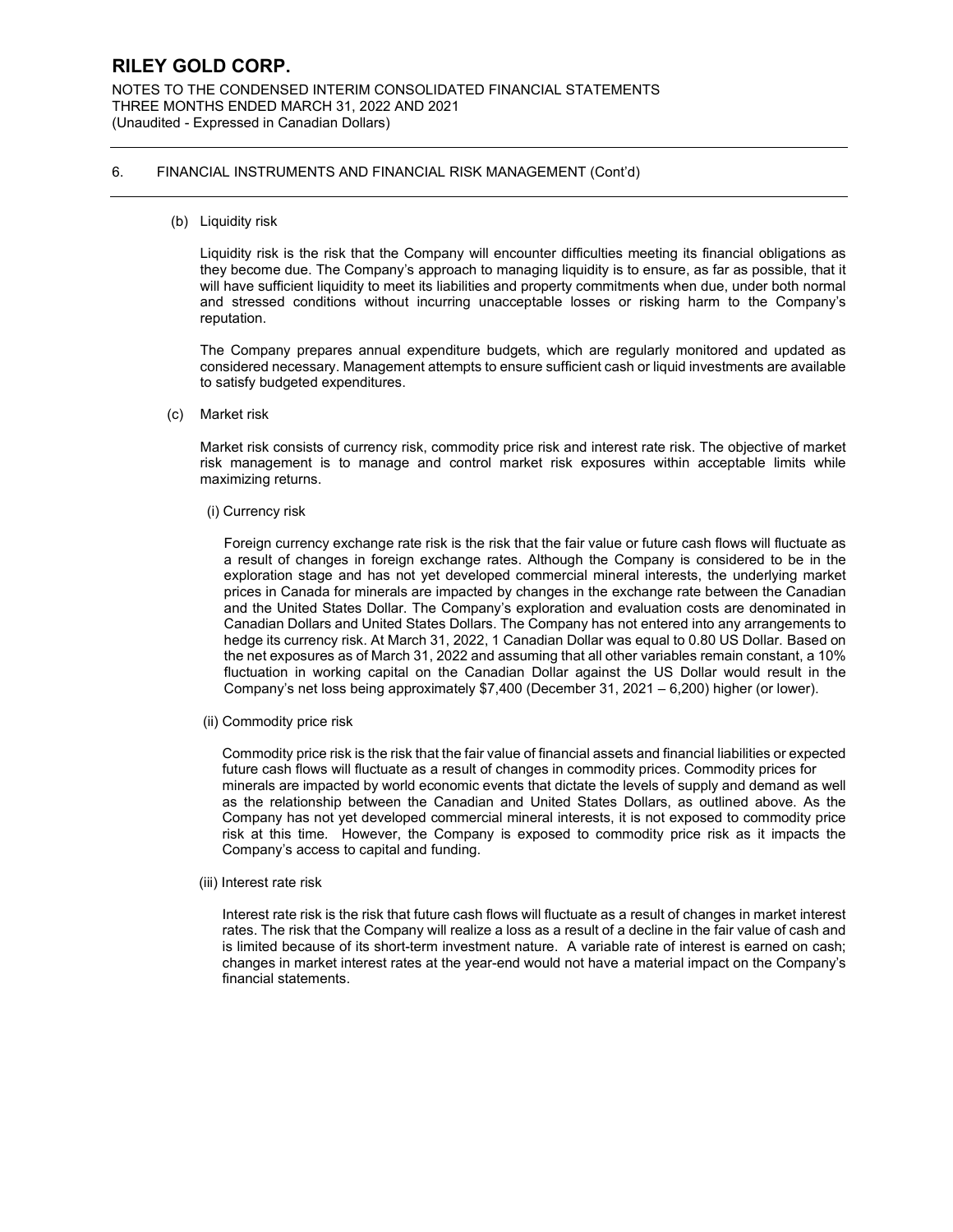NOTES TO THE CONDENSED INTERIM CONSOLIDATED FINANCIAL STATEMENTS THREE MONTHS ENDED MARCH 31, 2022 AND 2021 (Unaudited - Expressed in Canadian Dollars)

### 7. CAPITAL RISK MANAGEMENT

The Company considers its capital structure to include working capital and shareholders' equity. The Company monitors its capital structure and makes adjustments in light of changes in economic conditions and the risk characteristics of the underlying assets and capital markets. In order to facilitate the management of capital and the development of its mineral properties, the Company prepares annual expenditure budgets which are regularly monitored and updated as considered necessary.

To maintain or adjust the capital structure, the Company may issue new equity, if available, on favorable terms, option its mineral properties for cash and/or expenditure commitments from optionees, enter into joint venture arrangements, or dispose of mineral properties.

The Company's investment policy is to hold cash and term deposits in interest-bearing bank accounts and highly liquid short-term, interest-bearing investments with maturities of one year or less which can be liquidated at any time without penalties. The Company is not subject to externally imposed capital requirements. There has been no change in the Company's approach to capital management during the three months ended March 31, 2022.

### 8. RELATED PARTY DISCLOSURES

As at March 31, 2022, \$140,907 (December 31, 2021 - \$53,491) of accounts payable and accrued liabilities was payable to a companies with a director or officer in common.

During the period ended March 31, 2022, the Company incurred rental fees and shared office expenses of \$699 (March 31, 2021 - \$704 to companies with an officer in common. During the period ended March 31, 2022, the Company incurred consulting fees of \$97,500 to companies with directors and officers in common (March 31, 2021 - \$97,500).

During the period ended March 31, 2022, the Company incurred share-based payments of \$10,507 (March 31, 2021 – \$41,706) to officers and directors of the Company.

### 9. SUPPLEMENTAL CASH FLOW

The following significant non-cash transactions have been excluded from the condensed interim consolidated statements of cash flows:

As at March 31, 2022, exploration and evaluation expenditures incurred of \$65,924 (March 31, 2021 – \$74,413) are included under accounts payable and accrued liabilities.

### 10. OPERATING SEGMENTS

The Company operates in a single business segment, being the exploration and development of mineral properties. Assets were located in two geographic areas as set out below:

|                                   | March 31, 2022 |         |                      |           |       |           |  |  |
|-----------------------------------|----------------|---------|----------------------|-----------|-------|-----------|--|--|
|                                   | Canada         |         | <b>United States</b> |           | Total |           |  |  |
| Current assets                    | S              | 718.744 | S                    | 114.218   |       | 832,962   |  |  |
| Deposits and bonds                |                |         |                      | 41,086    |       | 41,086    |  |  |
| Exploration and evaluation assets |                | -       |                      | 3,618,243 |       | 3,618,243 |  |  |
|                                   |                | 718.744 |                      | 3,773,547 |       | 4,492,291 |  |  |